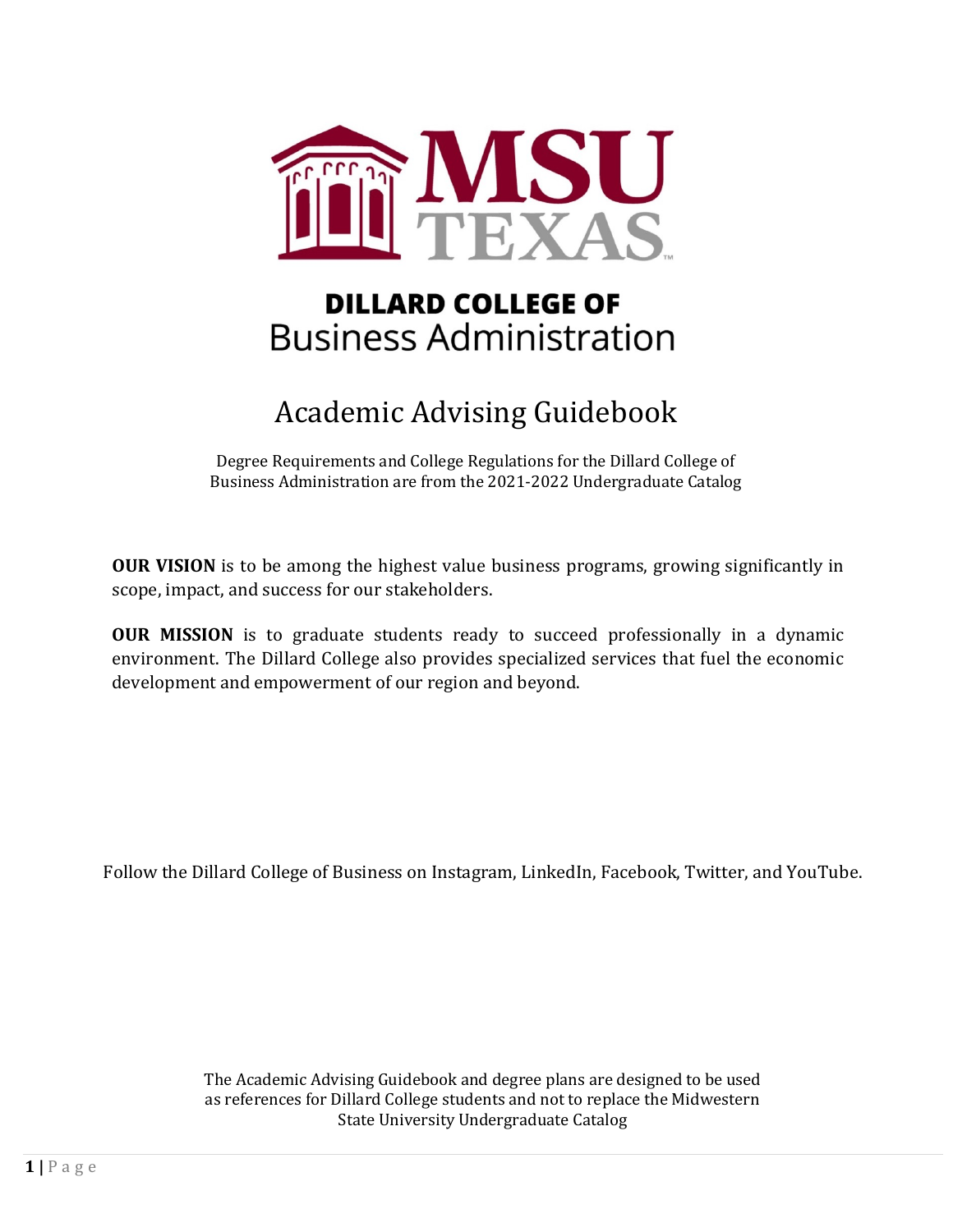# <span id="page-1-0"></span>Contents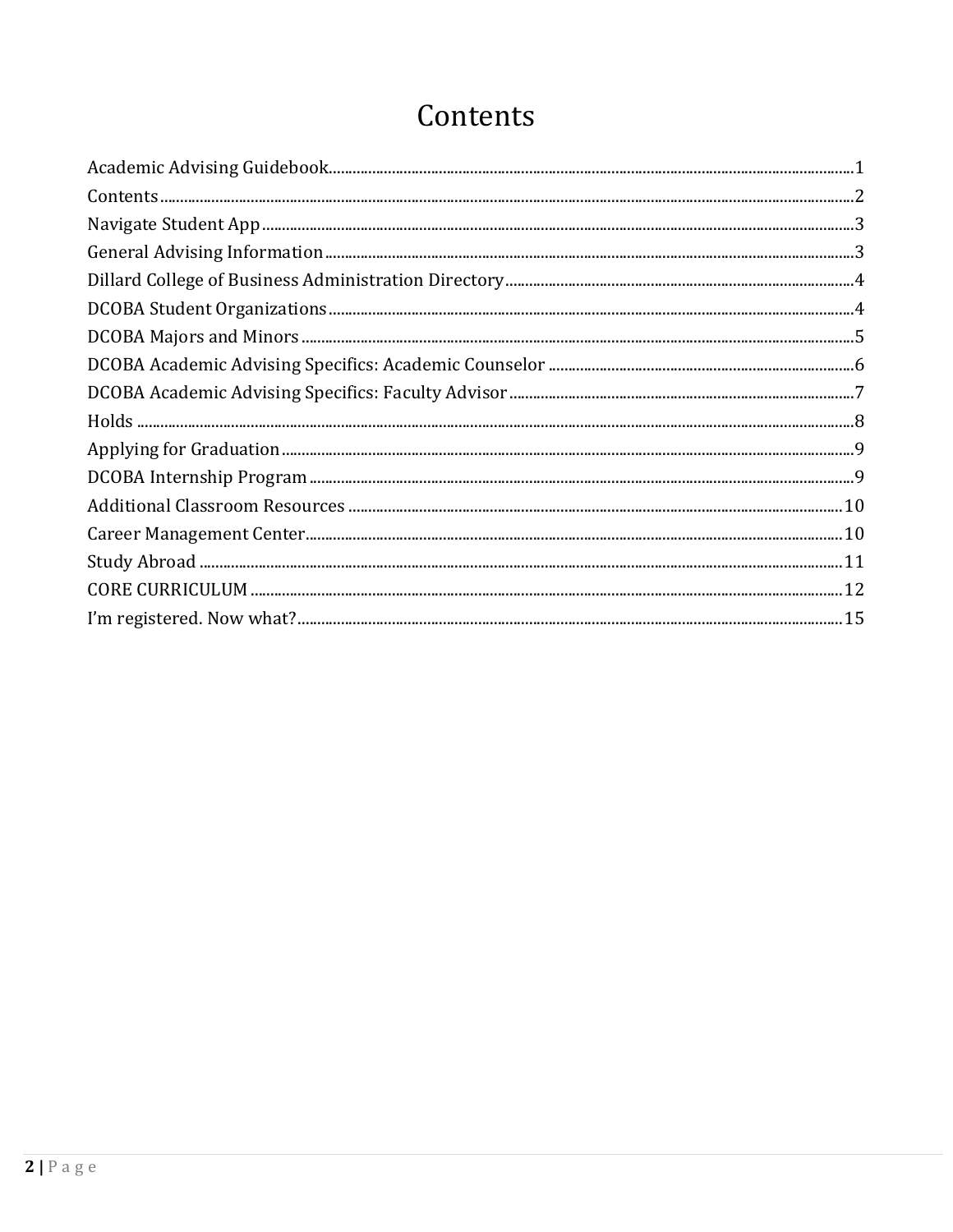# Navigate Student App

# <span id="page-2-0"></span>**Why use Navigate Student? To make college life easier!**

- View your class schedule and locations
- Schedule advising appointments
- See upcoming to-do's and events
- Stay on top of registration, academic and payment deadlines
- Receive alerts on registration holds
- Find resources at MSU Texas from your phone
- Major explorer for information about your major/career options that match your interests
- Add personal reminders to keep on task

Navigate Student is a cloud-based student support tool that helps keep you on the path to graduation and manage your education.

Download Navigate for free in the App Store or Google Play by searching for "Navigate Student."

For the desktop version, go to [Navigate.](https://msutexas.navigate.eab.com/) Use your same username and password that you use for your my.msutexas.edu account.

<span id="page-2-1"></span>For more information, visit [Information about Navigate](https://msutexas.edu/navigate)

# General Advising Information

- Dillard business majors and minors are initially advised in the Dillard Advising Center.
- Once a student completes all the business core classes with a minimum 2.2 GPA and 15 hours of the University Core classes, they transition to a faculty advisor.
- Schedule an advising appointment through **Navigate** by using your my.msutexas.edu login via a web browser, or download the app to your mobile device.
- Schedule an advising appointment with: Dillard Advising Center using [Navigate](https://msutexas.navigate.eab.com/app/%23/authentication/remote/) Faculty advisor either via email or [Navigate](https://msutexas.navigate.eab.com/app/%23/authentication/remote/)
- If you change to a major or minor outside of Dillard College, make an appointment with that particular college/dept. They will advise you according to your new major.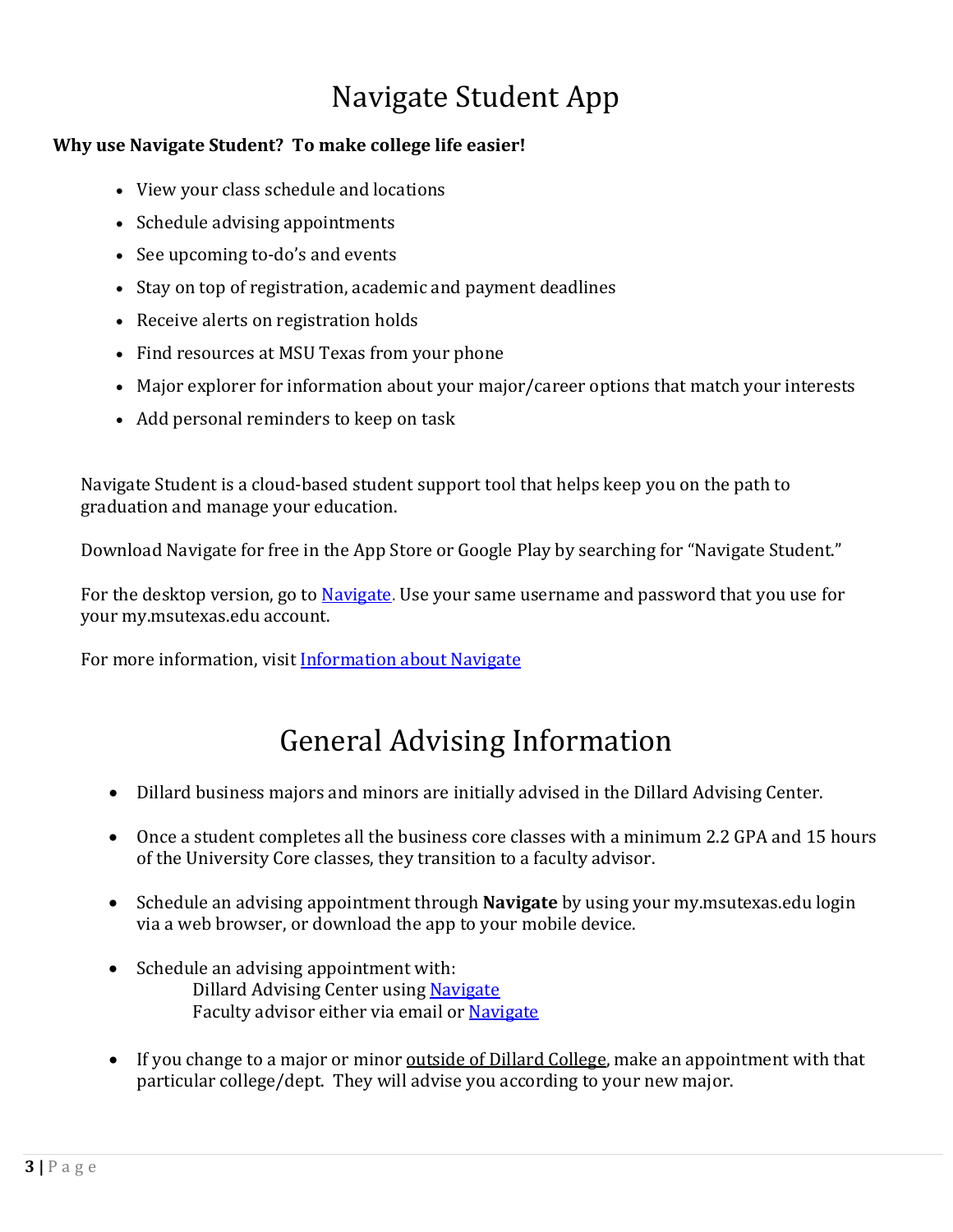# Dillard College of Business Administration **Directory**

#### <span id="page-3-0"></span>**Dean**

Dr. Jeff Stambaugh, Dillard Building 233, (940) 397-6343[, email Dr. Jeff Stambaugh](mailto:jeff.stambaugh@msutexas.edu)

### **Academic Counselor and Internship Program Coordinator**

Kathy McGowan, Dillard Building 252, (940) 397-4002, [email Kathy McGowan](mailto:kathy.mcgowan@msutexas.edu)

#### **Academic Counselor**

Donna Vidmar, Dillard Building 253, (940) 397-4727, [email Donna Vidmar](mailto:donna.vidmar@msutexas.edu)

#### **Internship Faculty Advisor**

Dr. Shih Yung Chou, Dillard Building 221, (940) 397- 4149, [email Dr. Shih Yung Chou](mailto:shihyung.chou@msutexas.edu)

### **Accounting (ACCT), and Management Information Systems (MIS)**

Dr. Pablo Garcia-Fuentes, Interim Chair, Dillard Building 287A/292, (940) 397-4717, [email Dr. Garcia-Fuentes](mailto:pablo.fuentes@msutexas.edu)

#### **Economics (ECON), Finance (FINC), and General Business (GBUS) Departments**

Dr. Robert Forrester, Department Chair, Dillard Building 209A, (940) 397-4360, [email Dr. Robert Forrester](mailto:robert.forrester@msutexas.edu)

#### **Legal Studies Department (LSBA)**

Dr. Kris Tilker, Department Chair, Dillard Building 295, (940) 397-4712, [email Dr. Kris Tilker](mailto:kris.tilker@msutexas.edu)

### **Management (MGMT) and Marketing (MKTG) Departments**

<span id="page-3-1"></span>Dr. Shih Yung Chou, Department Chair, Dillard Building 221, (940) 397-4149[, email Dr. Shih Yung Chou](mailto:shihyung.chou@msutexas.edu)

# DCOBA Student Organizations

### [Student Organization Information](https://msutexas.edu/academics/business/student-organizations.php)

### **Accounting Society**

Faculty Sponsor: Dr. Paul San Miguel, Dillard Building 274F, (940) 397-4365, [email Dr. San Miguel](mailto:paul.sanmiguel@msutexas.edu)

### **Association of Information Technology Professionals**

Faculty Sponsors: Dr. Grace Zhang, Dillard Building 273, (940) 397-3289, [email Dr. Grace Zhang](mailto:emailto:grace.zhang@msutexas.edu) Dr. Jiaxi (Jesse) Luo, Dillard Building 216, (940) 397-3268, [email Dr. Jiaxi Luo](mailto:jiaxi.luo@msutexas.edu) Dr. Jie Zhang, Dillard Building 218, (940) 397-4790, [email Dr. Jie Zhang](mailto:jie.zhang@msutexas.edu) Mr. John Vowell, Dillard Building 251, (940) 397-4663, [email Mr. John Vowell](mailto:john.vowell@msutexas.edu)

#### **Beta Gamma Sigma**

Faculty Sponsor: Dr. Grace Zhang, Dillard Building 273, (940) 397-3289, [email Dr. Grace Zhang](mailto:grace.zhang@msutexas.edu)

### **Delta Sigma Pi**

Faculty Sponsor: Dr. Niyati Kataria, Dillard Building 286, (940) 397-4969, [email Dr. Niyati Kataria](mailto:niyati.kataria@msutexas.edu)

#### **Financial Management Association**

Faculty Sponsor: Dr. Pablo Garcia-Fuentes, Dillard Building 292, (940) 397-4717, [email Dr. Pablo Garcia-Fuentes](mailto:pablo.fuentes@msutexas.edu)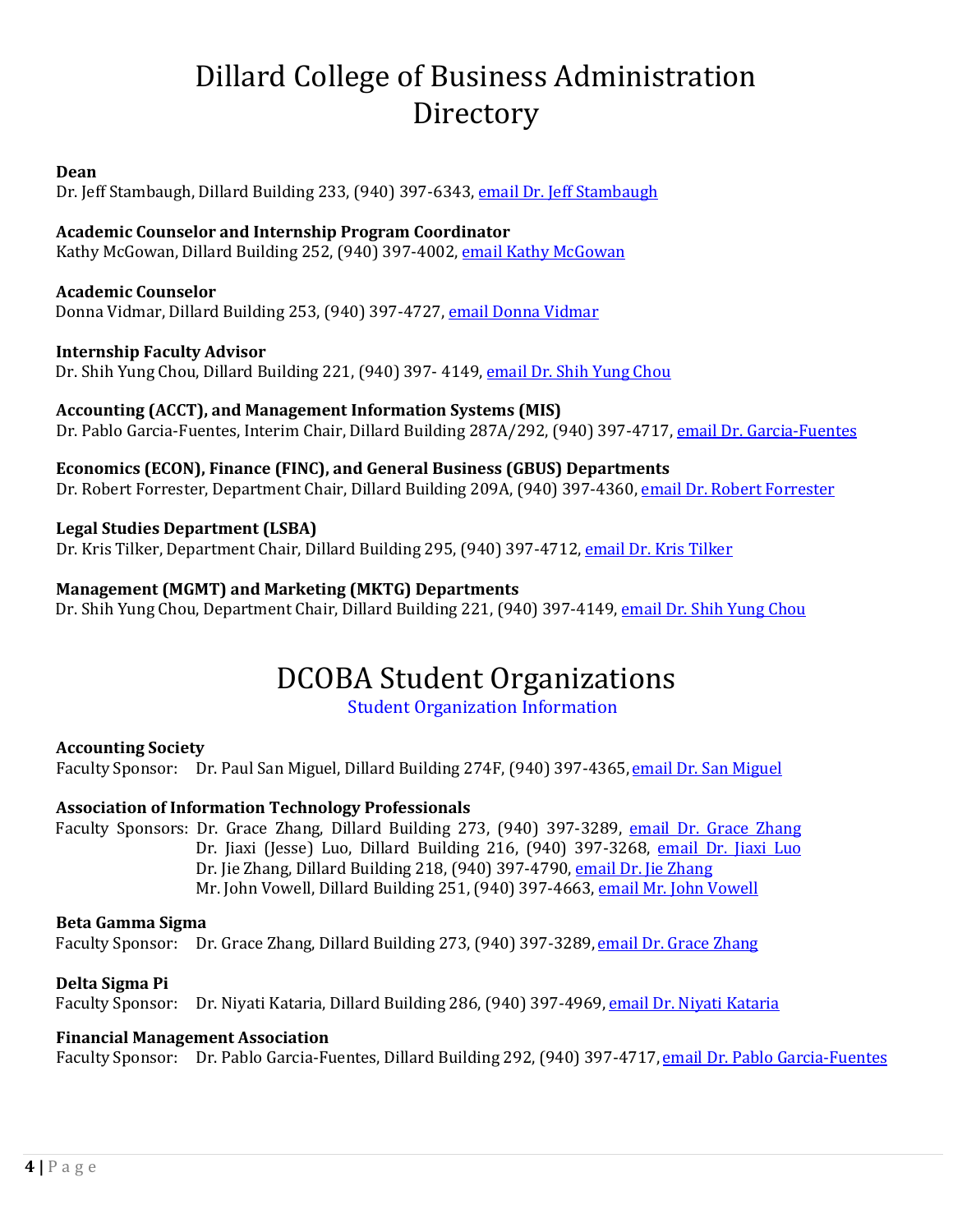# DCOBA Majors and Minors

# <span id="page-4-0"></span>**Dillard College of Business Administration Degrees**

**B.B.A** (Bachelor of Business Administration) **M.B.A** (Master of Business Administration)

Schedule an advising appointment on [Navigate](https://msutexas.navigate.eab.com/app/)

### **Majors: Bachelor of Business Administration**

- Accounting
- Economics
	- Agribusiness concentration
	- International Business concentration
- Finance
- General Business
- Management
- Management Information Systems
- Marketing

### **Minors:**

- Accounting
- Business Administration
- Economics
- Entrepreneurship
- Management Information Systems
- Marketing Communications
- Nonprofit Management

#### . **MBA: Master of Business Administration**

- Concentration in Accounting
- Concentration in Business Analytics
- Concentration in Energy Management

MSU Graduate School Coordinator Sierra Trenhaile – 940-397-4920 [email Sierra Trenhaile](mailto:sierra.trenhaile@msutexas.edu) Dillard Graduate Director Dr. Thuy Nguyen – 940-397-6207 [email Dr. Thuy Nguyen](file://mwsu-fs-01/common/College%20of%20Business%20Administration/Administration/Dillard%20Miscellaneous/Advising%20Resources/_RESOURCES%20FOR%20STUDENTS/Academic%20Advising%20Guidebook/ADA%20for%20web/thuy.nguyen@msutexas.edu)

# **Post Baccalaureate or 2nd-Baccalaureate:**

- Dillard Advising Center advises initially in many cases<br>• Students requiring specialized advising will be referred
- Students requiring specialized advising will be referred to a faculty member.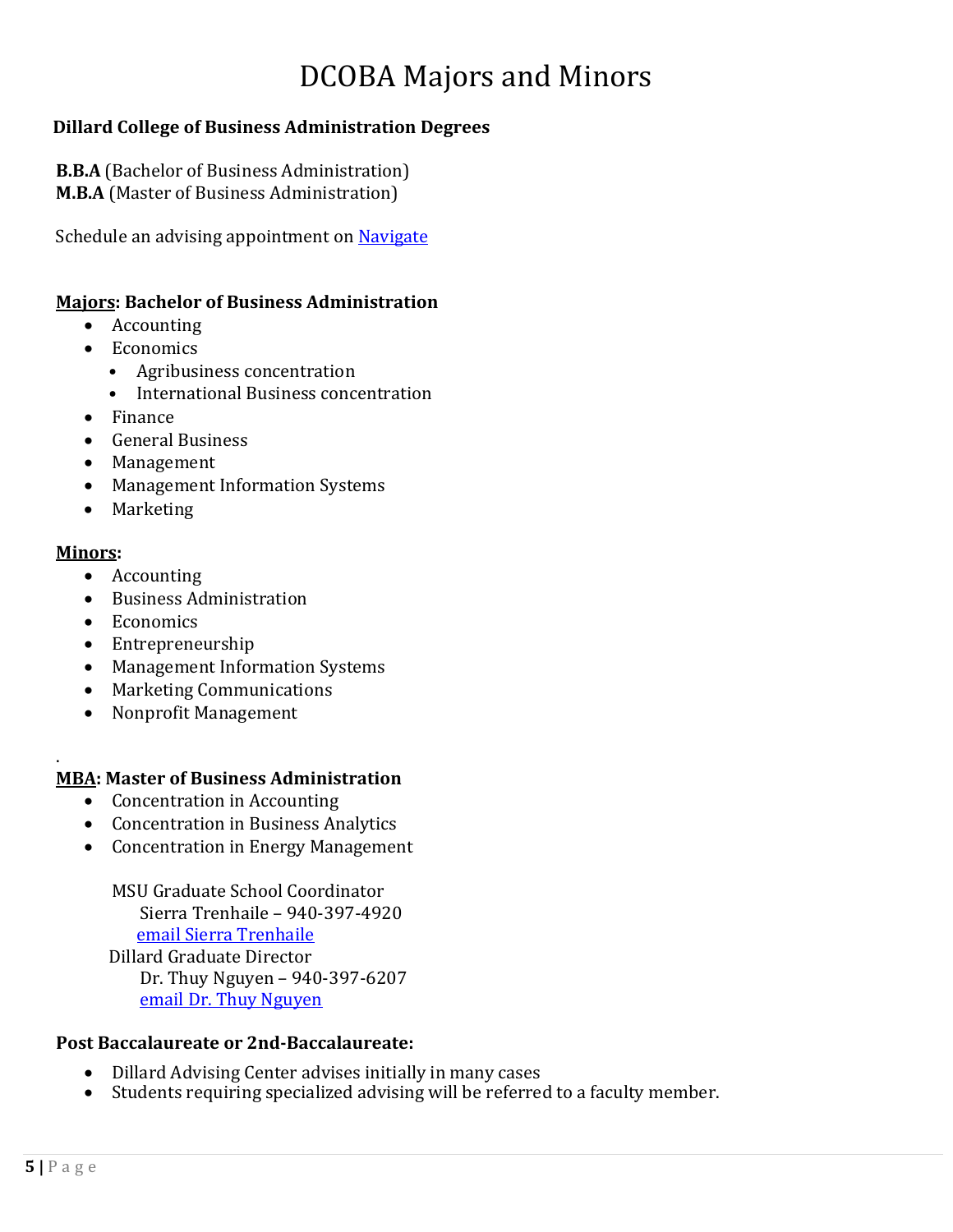# DCOBA Academic Advising Specifics: Academic Counselor

# <span id="page-5-0"></span>**Academic Advising for freshmen, sophomores, & students with an academic counselor**

(Business Core still in progress and/or University Core less than 15 hours)

# 1. **Make an appointment every semester**

- Schedule with your designated counselor/advisor.
- Schedule appointment online through [Navigate](https://msutexas.navigate.eab.com/app/)
- Dillard Academic Advising Center is located on the 2nd floor of Dillard by the elevators.
- Not sure who your advisor is? Check Degree Works or log into the MSU portal (Student Records/ View Student Information) or ask at advising desk: 940-397-4668.
- Athletes need to schedule an appointment (after meeting with academic counselor) with their Athletic Advisor located in D.L. Ligon Coliseum room 134.
- Class schedules are usually released mid-March for Summer/Fall and mid-October for Spring.

# 2. **Be prepared for your appointment**:

- Know what you need to take. Use your degree plan or Degree Works.
- Have you checked your holds? Log into MSU Portal (Student Records/View Holds)
- Ask at the advising center front desk if you need a paper copy of your degree plan.
- Alternately, you can access Degree Works in the [MSU Portal.](https://my.msutexas.edu/web/mycampus/home) Degree Works is a digital degree plan you can access from any device.
- Advisor Approved Schedule forms are located in the Dillard Advising Center front desk area.
- See back of your degree plan for course selections in the University Core.
- View course descriptions, prerequisites, and co-requisites in the catalog online or by logging into:
	- o MSU Portal /Registration/Look up Classes/Semester/Subject/Course Search/View Sections/CRN/ View Catalog Entry
	- o Write down the classes and times you need on Advisor Approved Schedule, or upload proposed schedule when making appointment. Include CRN. Example of information needed:

| CRN   | Subi. abbr. | Course # | <b>Sec.</b> # | Title                          | Day/Time   |
|-------|-------------|----------|---------------|--------------------------------|------------|
| 21296 | <i>BUAD</i> | 033      | 203           | <b>Foundations of Business</b> | TR/800-920 |

**3. After Appointment** – **YOU must Register:** The academic counselor signs your Advisor Approved Schedule and removes advising hold. You register for your classes as soon as possible after you are advised through the MSU Portal/Registration or the Registrar's Office with your signed Advisor Approved Schedule. Waiting may cause you to have to revise your schedule. **Your academic counselor does not place you in classes.**

# • **To register online:**

- log into the [MSU Portal](https://my.msutexas.edu/web/mycampus/home)
- Select: Registration/Add or Drop Classes/Select a Term/Enter CRN of each class/Submit
- A message will notify you if there are any issues with your schedule. Contact your academic counselor if you experience problems.
- Consult with academic counselor before making changes to agreed-upon schedule.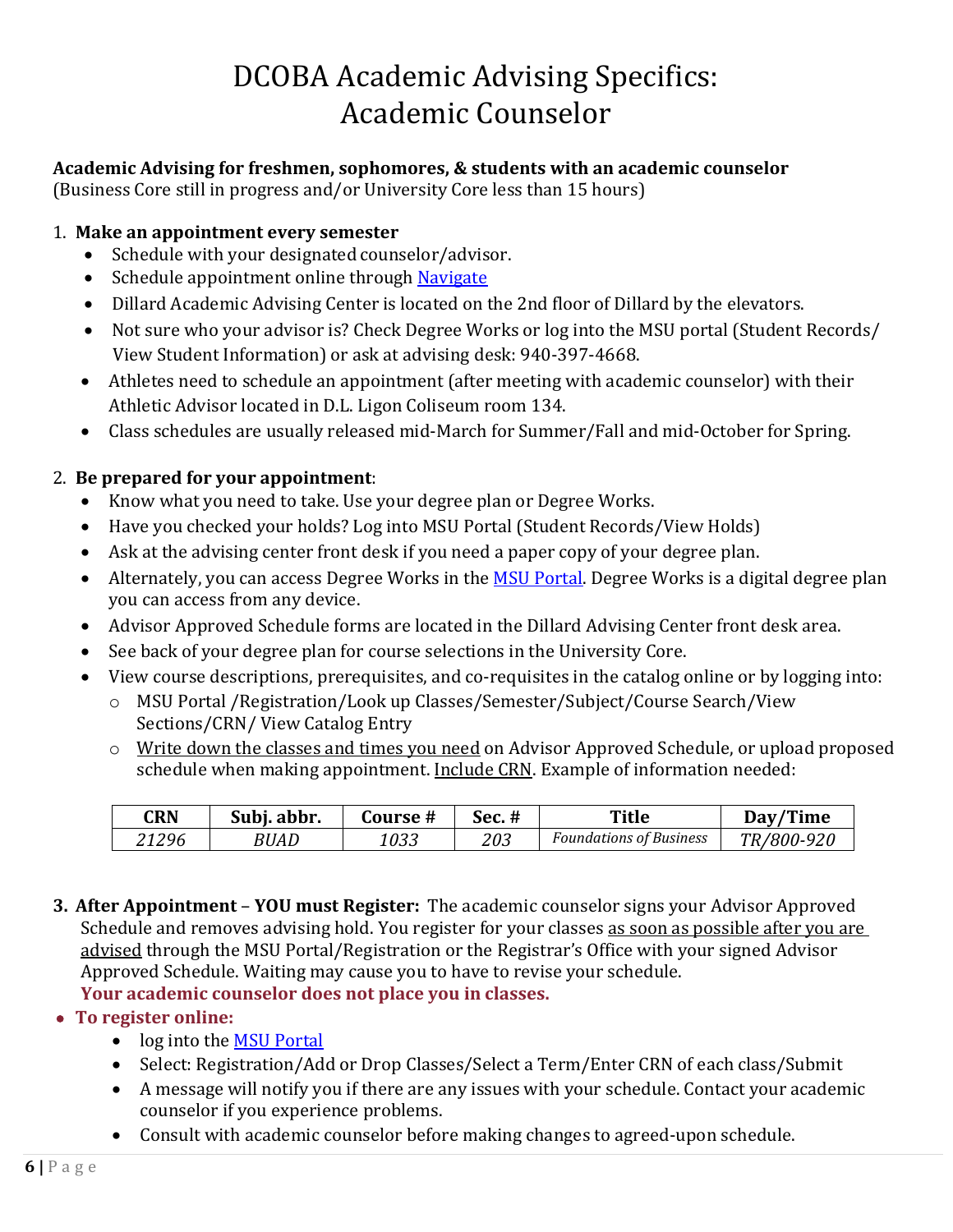You must apply for admission to the Dillard College of Business Administration during the semester you are completing the Business Core courses (27 credit hours) and have completed the hours as stated on your degree plan in the University Core. Forms are located in the Advising Center carousel with the degree plans or [on Dillard website.](https://msutexas.edu/academics/business/advising/dillard-college-admissions.php)

# <span id="page-6-0"></span>**In order to progress to the upper level business curriculum students must have a GPA of 2.2 or above in the Business Core and 15 hours in the University Core.**

# DCOBA Academic Advising Specifics: Faculty Advisor

# **Academic Advising for Students with Faculty Advisors**

(Admitted to DCOBA, Business Core Complete, & University Core 15 hours or more)

- **1.** Make appointment with your designated faculty advisor each semester. The department secretaries will send you an email notifying you who your advisor is. If you don't know:
	- Check your emails and junk mail for the missed email.
	- Ask your department secretary.
	- Login to MSU Portal: *Student/Student Records/View Student Information*
	- *Athletes also need to make an appointment with their athletic advisor.*
- **2.** Contacting DCOBA Faculty
	- Email your faculty advisor to find out how they are taking advising appointments.
	- Find a faculty member's office number, phone, and email in th[e MSU online directory](https://www.msutexas.edu/profiles) by searching last name or department.
	- Faculty have office hours posted outside their office doors in Fall and Spring semesters.
	- Faculty are not required to be on campus during winter, spring, and summer vacations. Please plan accordingly.
	- You may email your faculty advisor with suggested appointment times that fit your schedule and your advisor's scheduled office hours.
	- Come to your appointment prepared.
		- Email or bring a copy of your updated degree plan to your advisor.
		- Email or bring completed Advisor Approved Schedule form for your advisor's signature. (Forms are available from department secretaries or online.)
		- View your holds by logging into MSU Portal: *Student/Student Account/View Holds*
		- Have a list of questions or topics you would like to discuss.
		- Ask about when the courses for your major are offered.
- **3.** Fulfill the <u>Writing Proficiency Requirement</u><br>• Students seeking a Bachelor's Degree
	- Students seeking a Bachelor's Degree must pass the exam between 60 90 credit hours **or**  pass ENGL 2113 - Composition Skills. [email Writing Proficiency Office](mailto:writingprof@msutexas.edu) 940-397-4131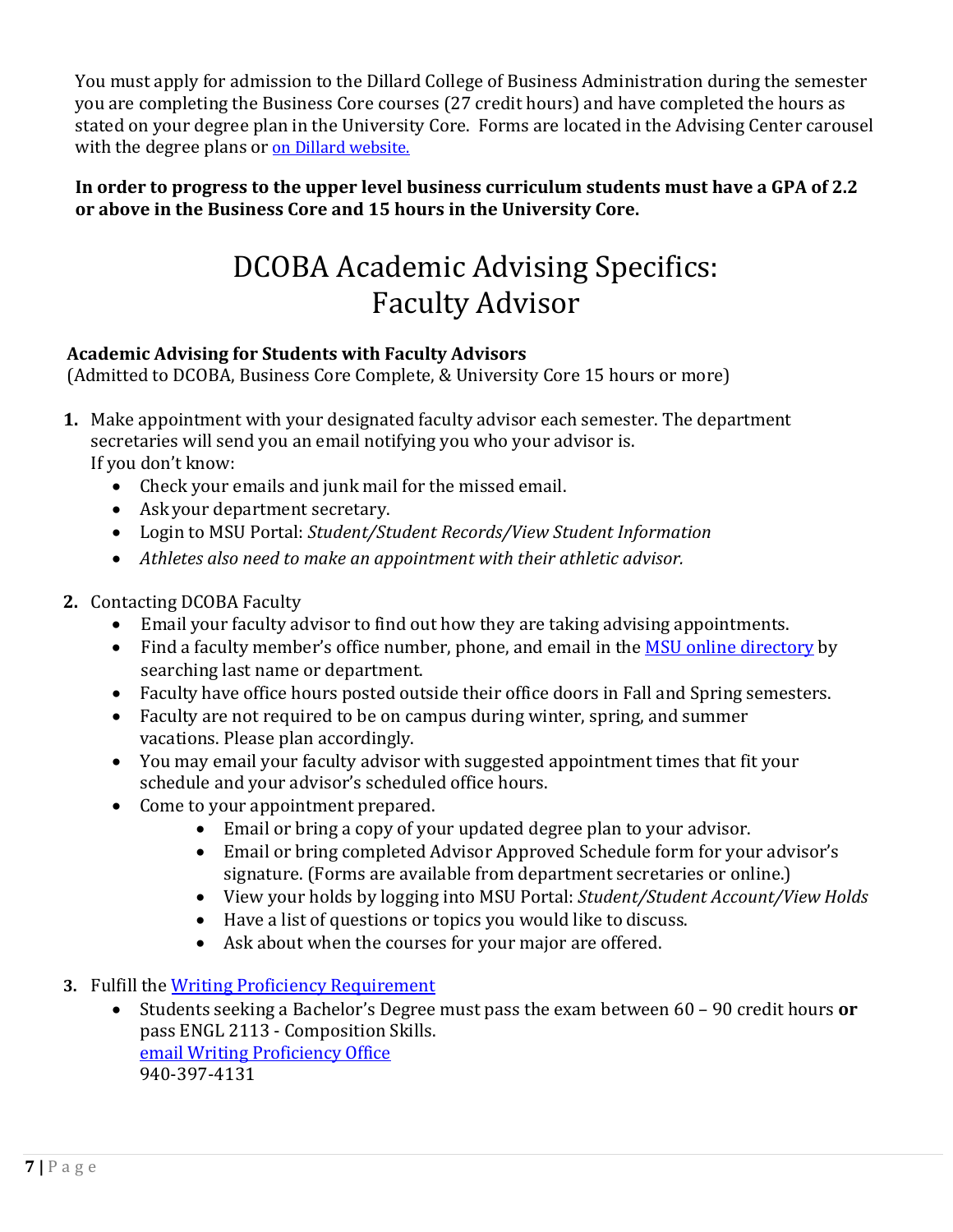# Holds

### <span id="page-7-0"></span>**How do I find out what holds I have on my record?**

You may view your holds in by logging into the [MSU Portal,](https://my.msutexas.edu/web/mycampus/home) and choosing "View Holds" under the menu "Student Records." Do you have questions about your hold? Contact the office listed next to the hold.

- **Advising Hold**
	- o Added to each student's record every semester. The hold is released by your academic counselor/advisor at your advising appointment, or after you have been approved by email for classes.
	- o *After the hold is released,* you must register either online at your designated time, or in person at the Registrar's Office. If you have faculty signature overrides, u*nless the department secretary has entered the override for you,* you must register in person at the Registrar'sOffice.

### • **ABR Hold**

- $\circ$  Some students will have this hold depending on placement status/ACT/SAT scores.
- o Your academic counselor will release this hold *after* they have signed off on yourschedule.

### • **Outstanding Balance Hold**

- o You may view your balances in MSU Portal: *Student/Student Account/Account Summary*
- o Contact Business Office in Hardin for further information **(940) 397-4102**
- o Could be a tuition fee, parking fine, library fine, etc.
- **Writing Proficiency Hold either Not Taken or Failed**
	- o This hold will be released *after* your academic counselor has signed off on your schedule.
	- o **Not Taken –** Students must sign up for the WPE. It is usually offered Fall, Spring, and Summer semesters. [Writing Proficiency website](https://msutexas.edu/academics/wpr/)
	- o **Failed –** Students must sign up for ENGL 2113.
	- o The student needs to contact the Writing Proficiency Office in Bea Wood Hall, room 231, to remove the hold. [Writing Proficiency email](mailto:writingprof@msutexas.edu) **(940) 397-4131**

### • **Save Act Hold – Think About It Program**

- o The student needs to complete two modules for Part I: AlcoholEdu and Sexual Assault Prevention for undergraduates. – After 30 days, the student will complete Part 2 to finish the program.
- o For more information[: Save Act/Think About It website](https://msutexas.edu/student-life/conduct/think-about-it/release.php)
- o Go to courses[: Save Act course modules.](https://admin.fifoundry.net/midwestern_state_university/sign_in)
- $\circ$  It may take 12-24 working hours after completing part 1 training for the hold to be released.
- **TSI Hold (Texas Success Initiative)**
	- o Your academic counselor will release this hold *after* they have signed off on yourschedule.
	- $\circ$  Skills tested are reading, writing, and mathematics. The writing component includes an essay. Students who fail a section of the TSI Assessment may be required to enroll in a developmental course(s) in that area.
- **Athlete Hold**  See your athletic advisor in D. L. Ligon Coliseum *after* you have been advised.
- **Degree Plan Hold**  Registrar's Office is missing a signed degree plan. See your academic counselor.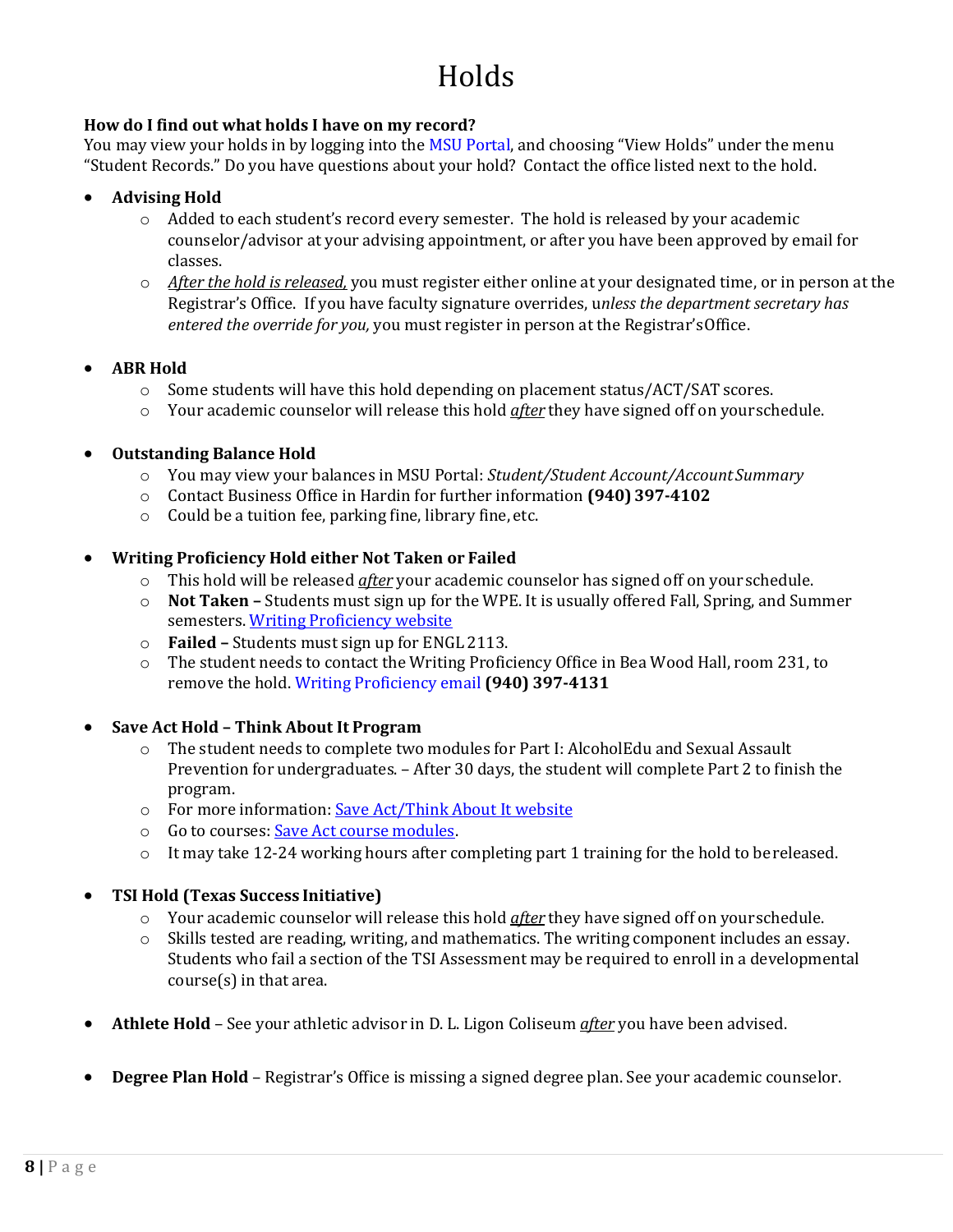# Applying for Graduation

### <span id="page-8-0"></span>[Graduation Information](https://msutexas.edu/registrar/apply-graduation/)

### **To graduate, all candidates must:**

- 1. Complete the appropriate graduation survey (Bachelors or Masters)
- 2. File the appropriate Application for Degree and Diploma Distribution Form with the Registrar's Office
- 3. Pay the Graduation Fee to the Registrar's Office or through the [Registrar](https://secure.touchnet.com/C20137_ustores/web/store_cat.jsp?STOREID=38&CATID=70&SINGLESTORE=true) Store

Details about the application and payment process are given after completion of the survey. Please see the information below and the **Academic Calendar** for deadlines.

Early application is encouraged to allow better time for a complete records check before the enrollment period for the student's last semester.

Any undergraduate student who enters the last semester or summer term in residency without a surplus of five grade points will be admitted with reservation and thereby forewarned that all degree requirements, both qualitative and quantitative, must be met.

For more information, contact: Office of the Registrar [email Registrar](mailto:registrar@msutexas.edu)'s Office 940-397-4321 Monday – Friday 8:00 – 5:00 p.m.

# DCOBA Internship Program

<span id="page-8-1"></span>The Dillard College internship program provides students with the opportunity to apply their scholarly knowledge, gain relevant business experiences, build their professional resumes, and to attain essential business contacts.

Business students who are juniors or seniors with a cumulative GPA of 2.5 or higher can participate in the Dillard College of Business Administration Internship Program.

# [Dillard College Internship website](https://msutexas.edu/academics/business/internship/index)

Schedule appointment through Navigate via a web browser or download the app to your mobile device.

**Internship Coordinator:** Kathy McGowan Dillard Building 252 [email Kathy McGowan](mailto:kathy.mcgowan@msutexas.edu)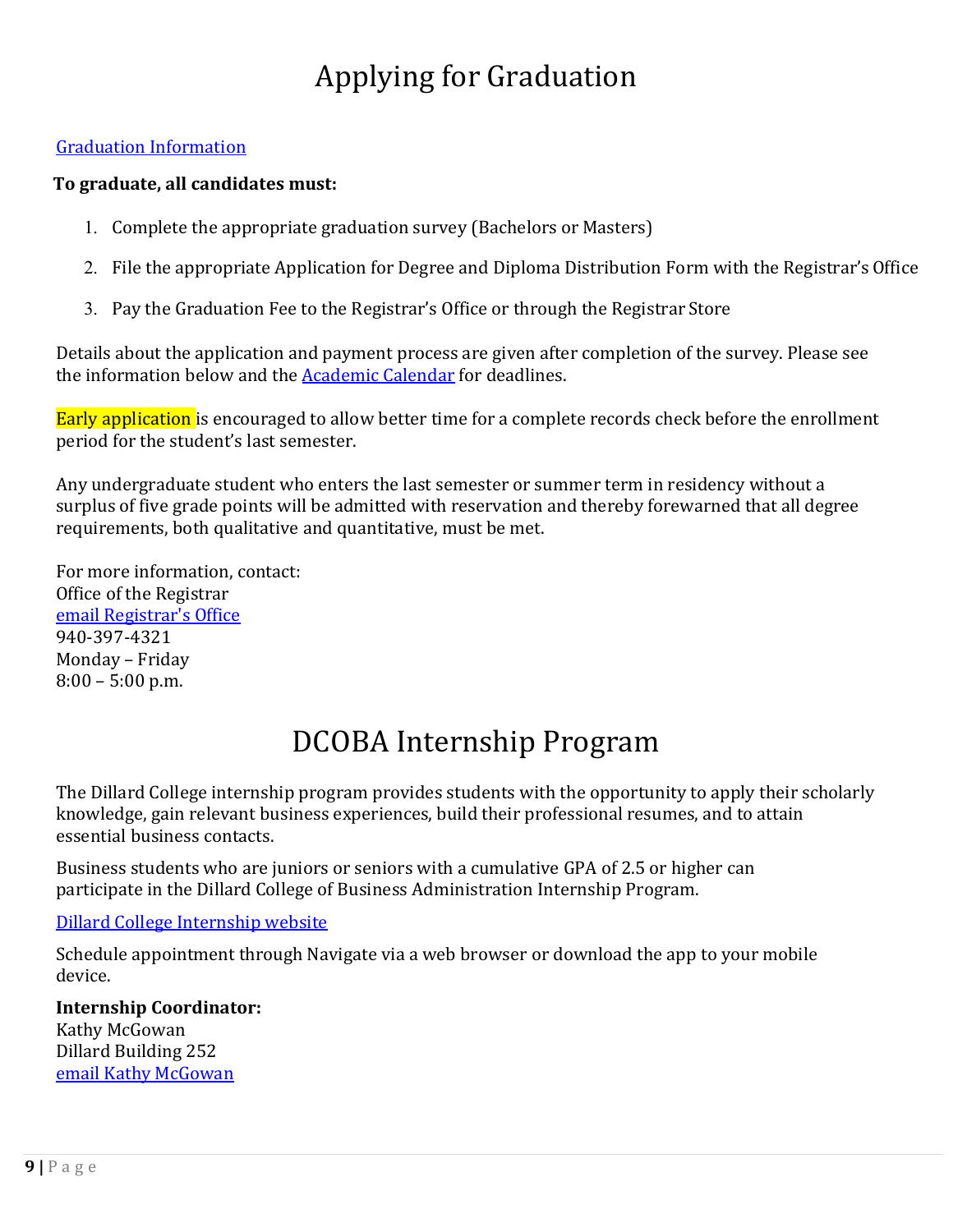# Additional Classroom Resources

<span id="page-9-0"></span>• We have business tutors for Accounting (Financial Accounting, Managerial Accounting, & Accounting Information Systems), and Economics, Finance, and Statistics (General Economics, Microeconomic Principles, Macroeconomic Principles, Business Finance, Business and Economic Statistics). Business tutors are located inside Dillard College in rooms 207 or 288. Schedules are posted outside the rooms.

The MSU Tutoring Center offers free learning support for students in most general subject areas. Tutoring available for biology, business, chemistry, physics, computer science, math, nursing, psychology, sociology and Spanish. [Tutoring website](https://my.msutexas.edu/web/tutoring-services/tutoring-services)

- The MSU Writing Center provides free tutoring on all writing tasks, from first-year composition to senior research papers and graduate school application materials. [Writing Center website](https://msutexas.edu/writing-center/)
- The Disability Support Services maintains a list of general tutors available: [Disability Support Services website](http://www.mwsu.edu/student-life/disability)
- Supplemental Instruction (SI) weekly study sessions for entry-level courses. Contact the Tutoring and Academic Support Program every semester for days and times, or Phone: (940) 397-4461. [TASP website](https://msutexas.edu/academics/tasp/)
- <span id="page-9-1"></span>• MSU Counseling Center helps students with personal, group, career, and academic counseling. Center located at the corner of Hampstead & Louis J. Rodriguez Dr. (940) 397-4618 [Counseling website](http://www.mwsu.edu/student-life/counseling)

# Career Management Center

Hardin South, second floor Dirk Welch, Director Office 211 Phone: (940) 397-4473 [Career Managment Center website](http://www.msutexas.edu/career)

The Career Management Center, located in room 108 of the Clark Student Center, presents several opportunities for you to be introduced and guided through the professional development process using a wide variety of helpful services. Services the center provides focus on preparing you for significant and personally satisfying careers and teaching you how to market yourself effectively to prospective employers. The Career Management Center offers various services to students, such as career planning checklists, resume & cover letter critiques, assistance finding jobs and internships; career fairs/networking events; mock interviews; and career closet providing business attire.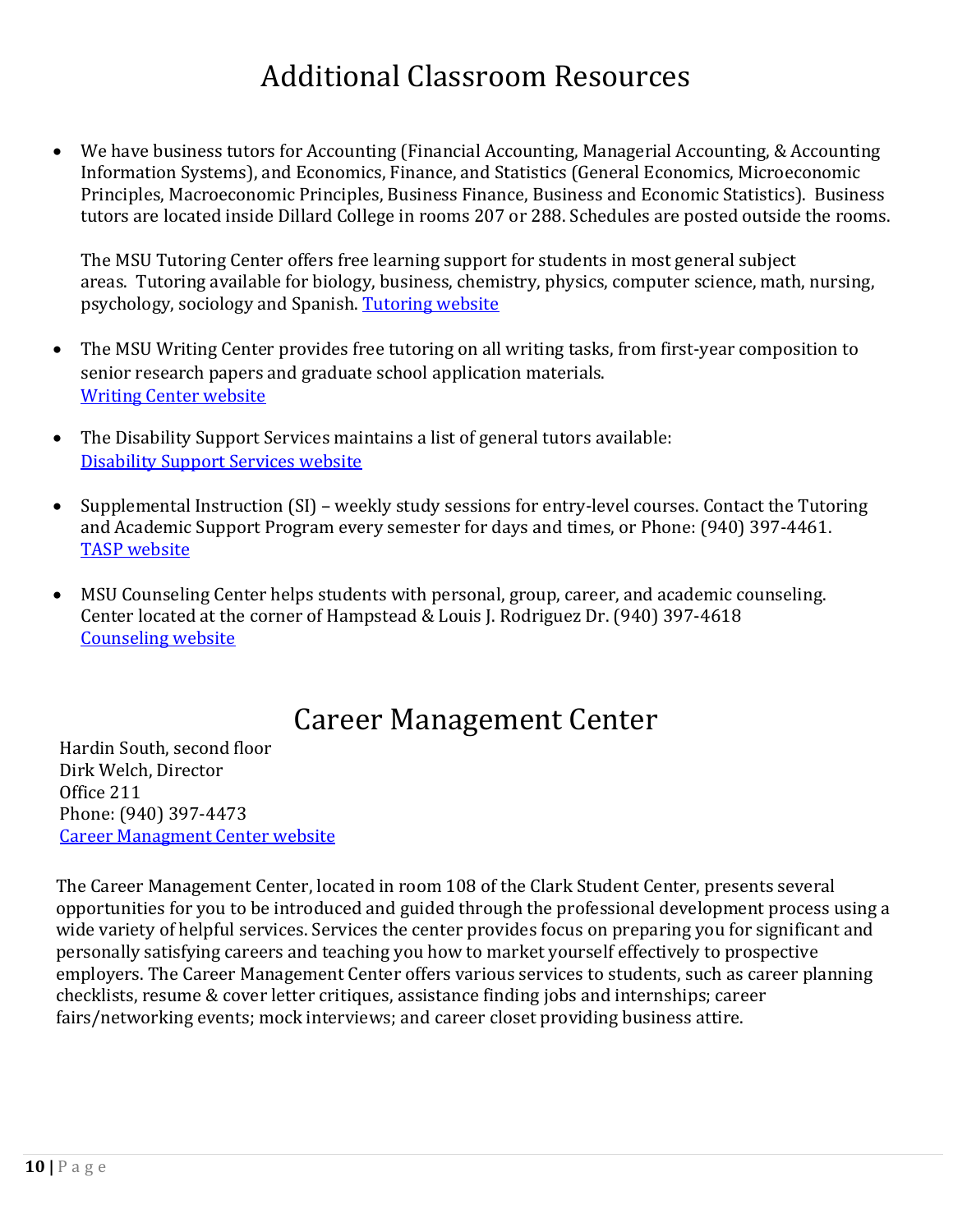# Study Abroad

<span id="page-10-0"></span>The Global Education Office is in Bridwell Hall room 107 [Global Education website](https://msutexas.edu/academics/study-abroad/index.php)

Contact: Johnna Weigand Assistant to Director [email Johnna Weigand](mailto:johnna.weigand@msutexas.edu) 940-397-4038

**British Studies Program: London, England** - International Issues in Business: Six semester hours, BUAD 4993 & 4993. Components of marketing, management, accounting, finance, and economics will constitute the core of the lectures. At the same time, each student will also complete a research paper with the topic decided upon by the student and professor of record. Guest lecturers from the European community and field trips to various British and E.U. points of interest are included within the course. The consent of the instructor for all business classes is mandatory.

# **St. George's University: Grenada in the Caribbean**

Earn three Global Health and Wellness credit hours on the Isle of Spice during the May mini! Grenada is also known for its pristine beaches, crystal clear waters, and rainforest. This program gives students an understanding of how the global community is affected by changes in economic, political, and social factors. Open to all student classifications! Contact the Study Abroad office for further information.

**Don Quijote: Granada, Spain** – HOLA! Spanish for Business: Six semester hours of Spanish language, culture, or conversation (all levels can be taken for Humanities/or Elective Credit). Located in Granada, Spain, through don Quijote. This course is a month-long, summer I program.

**University of New York: Prague, Czech Republic:** - Study in the heart of Europe in the historic city of Prague. This beautiful city, the capital of the Czech Republic, is known as *The City of a Hundred Spires*, home to Prague Castle, the world's largest ancient castle, and the world's largest astronomical clock. Enrolling in School and Society, students will earn three credit hours in the Cultural and Global Understanding core component area.

**Institut de Touraine: Tours, France** – Bonjour! Study in Tours, a lively university town in the centerwest of France. Popular with many is the medieval city center, where locals and visitors enjoy a relaxed environment and plenty of cafes. Connected by a high-speed train (TGV), you are only about one hour from the heart of Paris. Students can earn six MSU credit hours (humanities or elective credits). This program is a month-long, summer I program.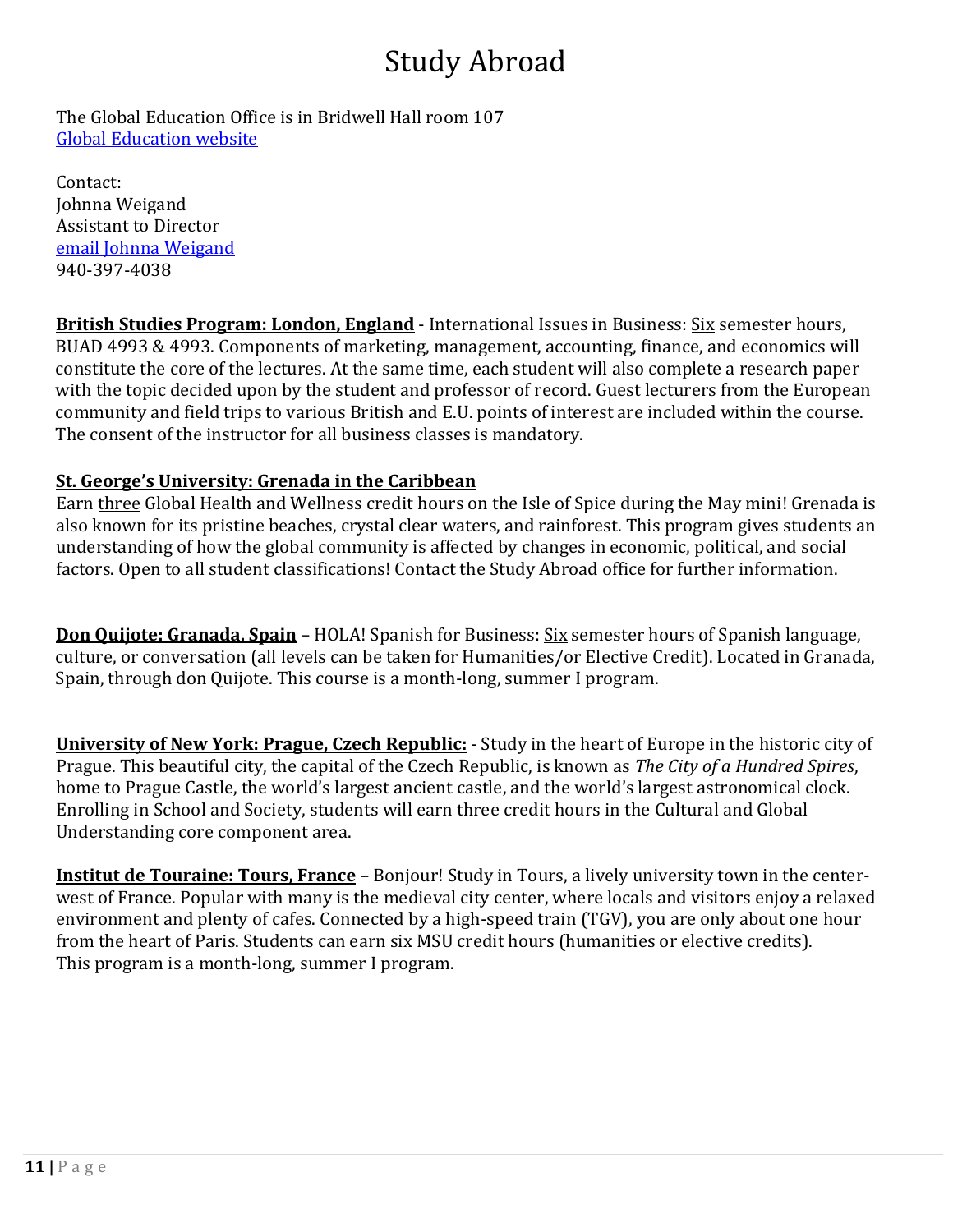# 2021-2022 CORE CURRICULUM

(with recommendations for business majors)

#### <span id="page-11-0"></span>**COMMUNICATION** (6 hours)

ENGL 1143 Academic Research & Writing

#### *Select one below this line*

- ENGL 1153 Introduction to Reading & Writing for Literature
- ENGL 2123 Rhetoric of Visuals & Infographics
- ENGL 2203 Introduction to Professional Writing
- MCOM 1234 Media Writing & Reporting
- MCOM 2403 Social Media
- SPCH 1133 Fundamentals of Speech Communication
- SPCH 2423 Interpersonal Communication

#### **MATHEMATICS** (3 -4 hours)

| <b>MATH 1053</b> | <b>Contemporary Math</b>          |
|------------------|-----------------------------------|
| <b>MATH 1203</b> | <b>Math Analysis for Business</b> |
| MATH 1233        | <b>College Algebra</b>            |
| <b>MATH 1534</b> | Pre-Calculus                      |
| <b>MATH 1634</b> | Calculus I                        |

#### **LIFE & PHYSICAL SCIENCES** (6-8 hours)

| <b>BIOL 1013</b> | Introduction to Human Biology               |
|------------------|---------------------------------------------|
| <b>BIOL 1023</b> | <b>Introduction to Global Biology</b>       |
| <b>BIOL 1134</b> | Anatomy & Physiology I                      |
| <b>BIOL 1234</b> | Anatomy & Physiology II                     |
| <b>BIOL 1114</b> | Life I: Molecular & Cellular Concepts       |
| <b>BIOL 1214</b> | Life II: Evolution & Ecology                |
| <b>CHEM 1103</b> | Intro to Chemistry                          |
| <b>CHFM 1143</b> | <b>General Chemistry I</b>                  |
| <b>CHEM 1243</b> | <b>General Chemistry II</b>                 |
| <b>CHEM 1303</b> | Gen Organic-Bio Chemistry                   |
| <b>ENSC 1114</b> | <b>Foundations of Environmental Science</b> |
|                  |                                             |
| <b>GEOS 1134</b> | <b>Physical Geology</b>                     |
| <b>GEOS 1234</b> | <b>Historical Geology</b>                   |
| GNSC 1104        | Life/Earth Science (Ed Cert only)           |
| GNSC 1204        | Physical Science (Ed Cert only)             |
| <b>PHYS 1144</b> | <b>General Physics I</b>                    |
| <b>PHYS 1244</b> | <b>General Physics I</b>                    |
| <b>PHYS 1533</b> | <b>Descriptive Astronomy</b>                |
| <b>PHYS 1624</b> | <b>Calculus Based Physics I</b>             |
| <b>PHYS 2644</b> | <b>Calculus Based Physics II</b>            |
|                  |                                             |

#### **LANGUAGE, PHILOSOPHY, & CULTURE** (3-4 hours) ENGL 2413 World Literature I

| EINUL 2415       | wonu citerature i                |
|------------------|----------------------------------|
| <b>ENGL 2423</b> | World Literature II              |
| <b>ENGL 2613</b> | Survey of American Literature I  |
| <b>ENGL 2623</b> | Survey of American Literature II |
| <b>ENGL 2813</b> | Survey of English Literature I   |
| <b>ENGL 2823</b> | Survey of English Literature II  |
| <b>FREN 1134</b> | Elementary French I              |
| <b>GERM 1134</b> | Elementary German                |
| <b>HIST 1333</b> | Survey of Western Civilization I |
| <b>HIST 1353</b> | World Civilization to 1500       |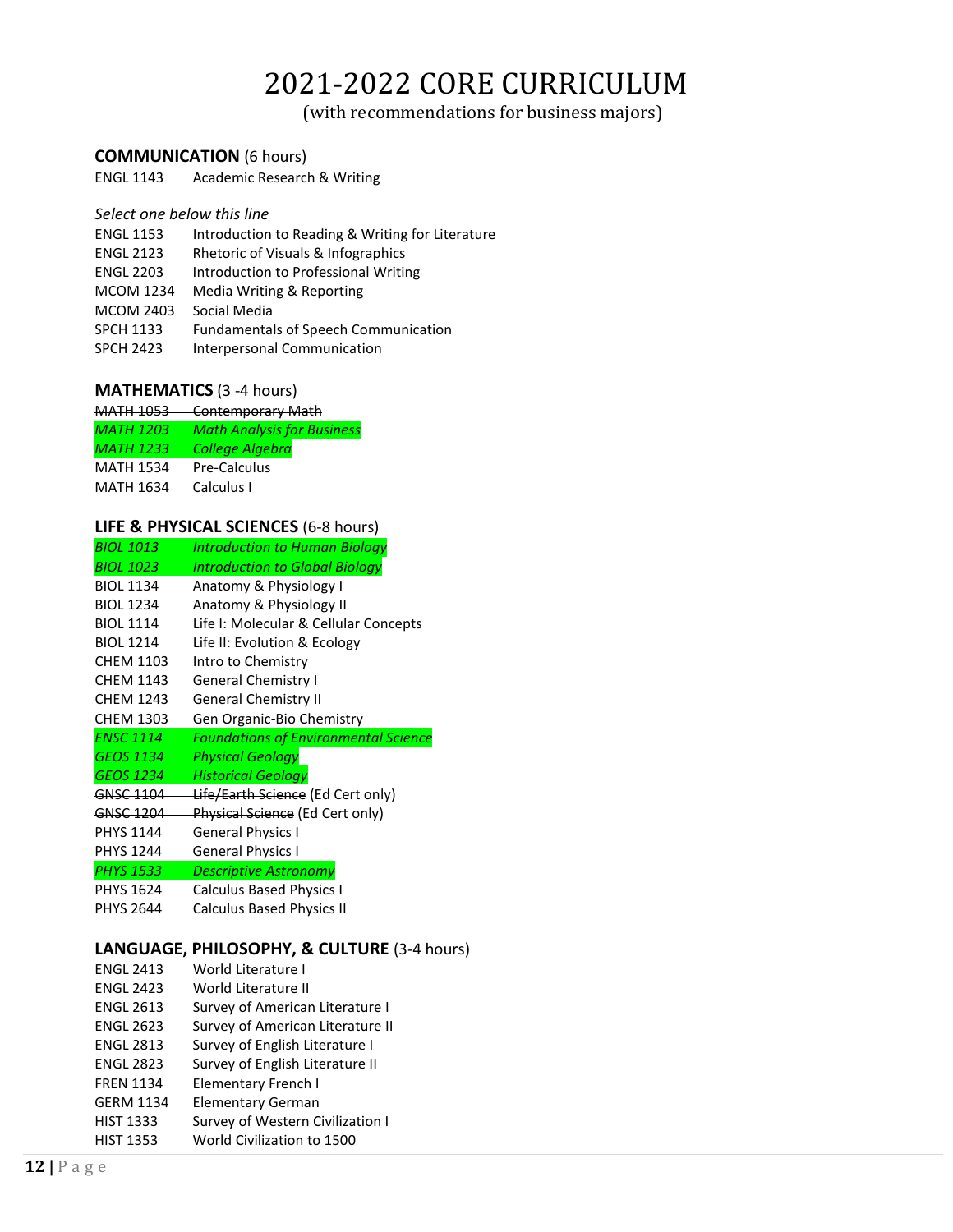| <b>HIST 1433</b> | Survey of Western Civilization II       |
|------------------|-----------------------------------------|
| <b>HIST 1453</b> | World Civilization since 1500           |
| <b>HUMN 2013</b> | Humanities: The Ancient World           |
| <b>HUMN 2023</b> | <b>Humanities: Medieval Cultures</b>    |
| <b>HUMN 2033</b> | Humanities: Renaissance through Realism |
| <b>HUMN 2043</b> | Humanities: Mid-19th - 20th Centuries   |
| <b>PHIL 1033</b> | Introduction to Philosophy              |
| <b>PHIL 1533</b> | <b>Critical Think &amp; Reason</b>      |
| <b>PHIL 2033</b> | <b>Ethics</b>                           |
| <b>PHIL 2133</b> | Political Philosophy                    |
| <b>PHIL 2213</b> | Asian Philosophy & Religion             |
| <b>PHIL 2223</b> | Feminist Philosophy                     |
| <b>PHIL 2303</b> | Critical Think & Reason                 |
| <b>PHIL 2333</b> | Philosophy of Religion                  |

SPAN 1134 Elementary Spanish I

#### **CREATIVE ARTS** (3 hours)

- ART 1413 Art Appreciation
- MCOM 2213 Film Appreciation
- MUSC 1033 Music Appreciation
- MUSC 1043 American Popular Music
- MUSC 2733 Introduction to Western & World Music
- THEA 1113 Women and Theatre
- THEA 1503 Appreciation of Theatre
- THEA 2423 Dramatic Analysis

#### **AMERICAN HISTORY** (6 hours)

HIST 1133 American History to 1865 HIST 1233 American History since 1865

#### **POLITICAL SCIENCE** (6 hours)

POLS 1333 American Government I

POLS 1433 American Government II

#### **SOCIAL & BEHAVIORAL SCIENCES** (3 hours)

COUN 2023 Human Development ECON 1333 General Economics\*\* (Exception exists w/criteria & sub.) *ECON 2333 Macroeconomic Principles* PSYC 1103 General Psychology SOCL 1133 Introduction to Sociology

#### **CULTURAL & GLOBAL UNDERSTANDING** (3 hours)

| <b>CMPS 1023</b> | The Digital Culture                     |
|------------------|-----------------------------------------|
| <b>EDUC 2013</b> | School & Society                        |
| <b>FREN 1234</b> | <b>Elementary French II</b>             |
| <b>GERM 1234</b> | Elementary German II                    |
| <b>HIST 1353</b> | World Civilization to 1500              |
| <b>HIST 1453</b> | World Civilization since 1500           |
| <b>HSHS 1013</b> | Global Health & Wellness                |
| <b>HUMN 2013</b> | Humanities: The Ancient World           |
| <b>HUMN 2023</b> | Humanities: Medieval Cultures           |
| <b>HUMN 2033</b> | Humanities: Renaissance through Realism |
| <b>HUMN 2043</b> | Humanities: Mid-19th-20th Centuries     |
| GLBS 2503        | Introduction to Global Studies          |
| LATS 2503        | Introduction to Latin American Studies  |
| <b>MCOM 1233</b> | Introduction to Mass Communication      |
| <b>MCOM 2523</b> | Internet & Society                      |
|                  |                                         |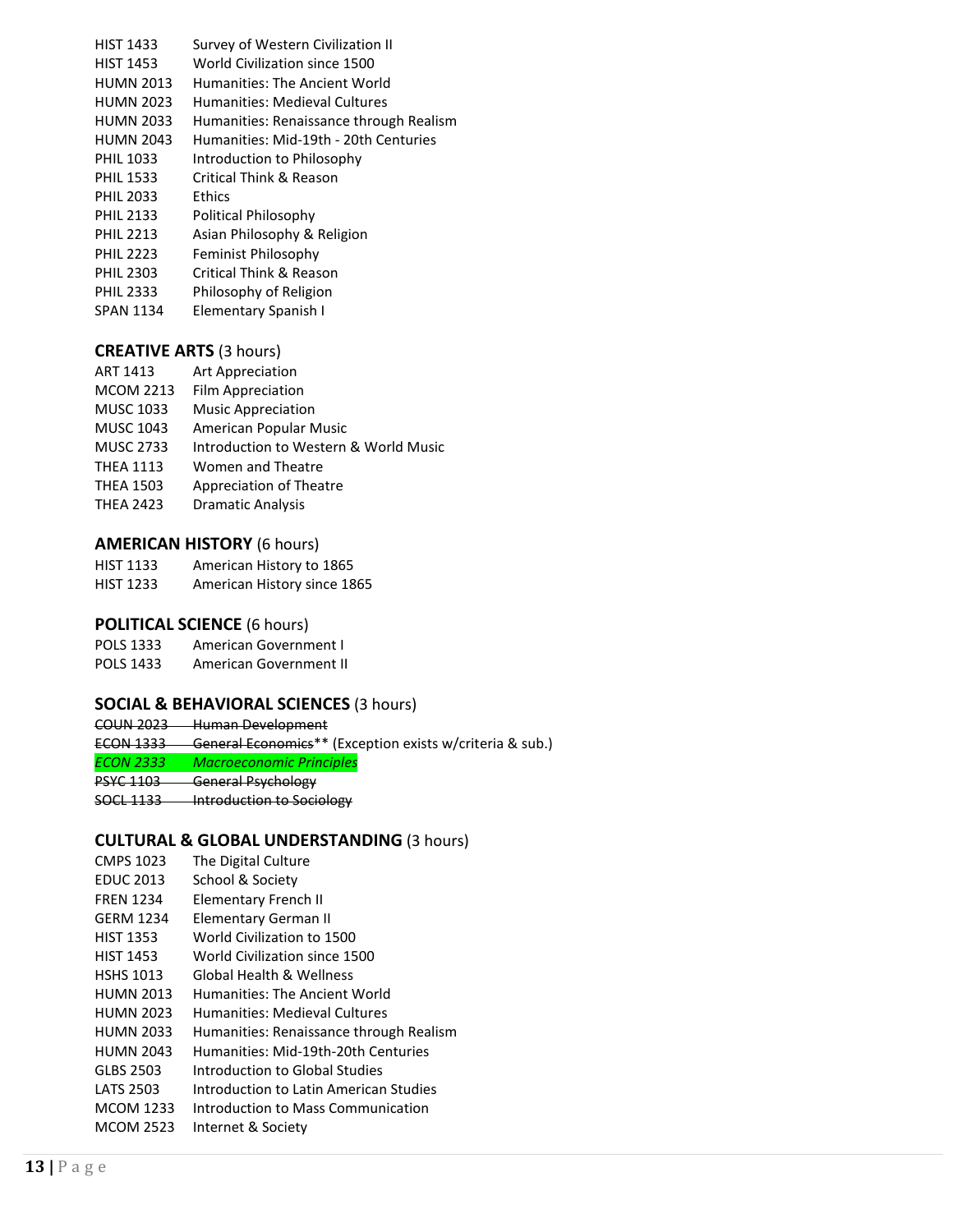- MUSC 2733 Introduction to Western & World Music
- POLS 2523 Foundations of Government & Politics
- SOCL 2233 Global Social Problems
- SPAN 1234 Elementary Spanish II
- WGST 2503 Introduction to Women's & Gender Studies

#### **INQUIRY & CREATIVITY** (3 hours)

- *BUAD 1033 Foundations of Business*
- CMPS 1044 Computer Science I
- COUNS 2143 Human Diversity
- ENGL 2123 Rhetoric of Visuals & Infographics
- MWSU 2003 Creative Inquiry: Interdisciplinary thinking
- SCIE 2103 Understanding Science, Engineering & Tech
- SOCL 1143 Sociological Inquiry
- THEA 1113 Women and Theatre
- THEA 2103 Playwrights & Scientists